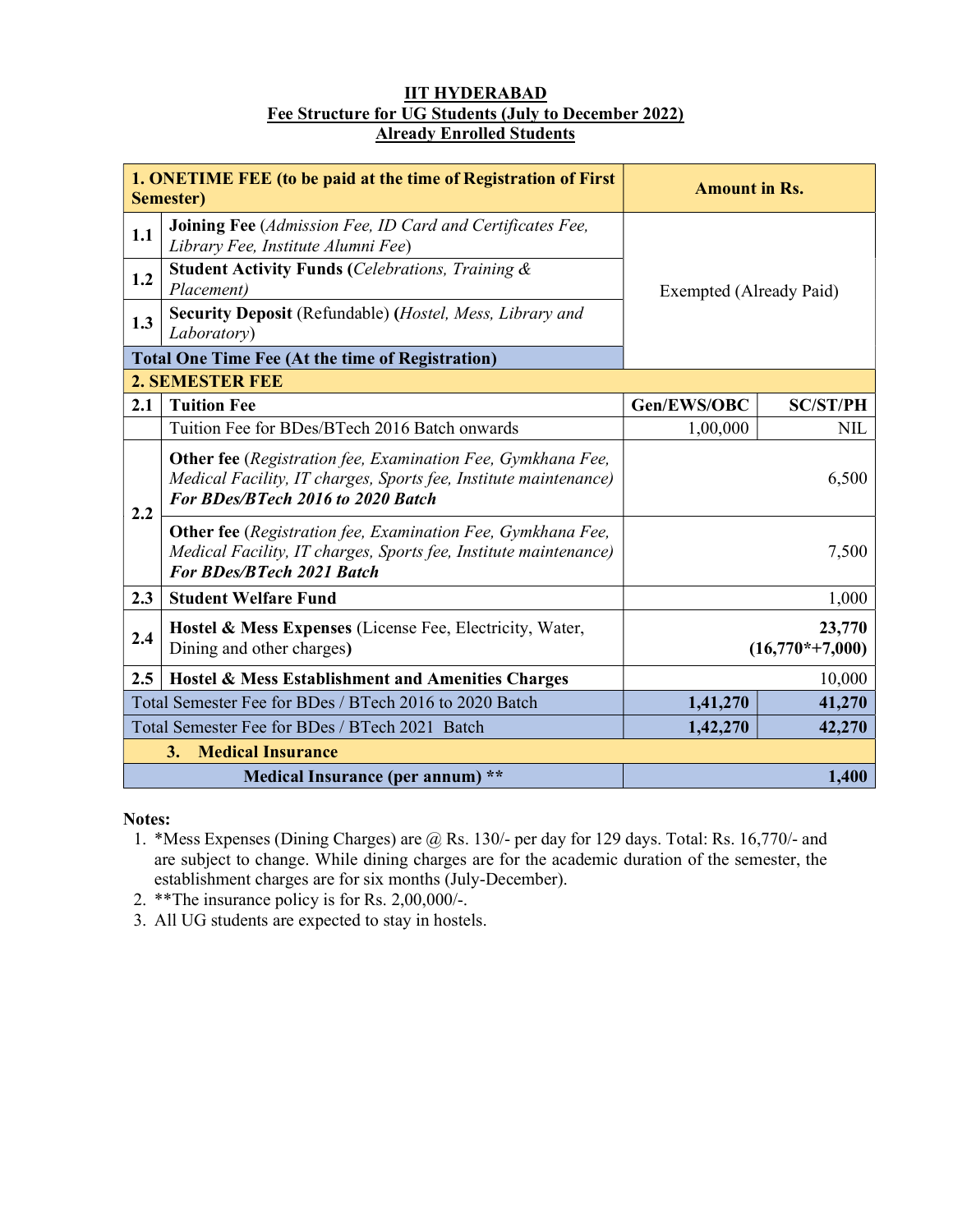### IIT HYDERABAD

### Fee Structure for Foreign Nationals (including OCI/PIO cardholders) For UG (BTech & BDes) Students (July to December 2022) Already Enrolled Student

| <i>Ten cau v Emvencu Studen</i> |                                                                                                                                                                             |                                   |  |
|---------------------------------|-----------------------------------------------------------------------------------------------------------------------------------------------------------------------------|-----------------------------------|--|
| Semester)                       | 1. ONETIME FEE (to be paid at the time of Registration of First                                                                                                             | <b>Amount in Rs.</b>              |  |
| 1.1                             | Joining Fee (Admission Fee, ID Card and Certificates Fee,<br>Library Fee, Institute Alumni Fee)                                                                             |                                   |  |
| 1.2                             | <b>Student Activity Funds (Celebrations, Training &amp; Placement)</b>                                                                                                      | <b>Exempted</b> (Already<br>Paid) |  |
| 1.3                             | Security Deposit (Refundable) (Hostel, Mess, Library and<br>Laboratory)                                                                                                     |                                   |  |
|                                 | <b>Total One Time Fee (At the time of Registration)</b>                                                                                                                     |                                   |  |
|                                 | <b>2. SEMESTER FEE</b>                                                                                                                                                      |                                   |  |
| 2.1                             | <b>Tuition Fee</b>                                                                                                                                                          |                                   |  |
|                                 | Tuition Fee for BDes/BTech 2016 Batch onwards                                                                                                                               | 3,00,000                          |  |
| 2.2                             | <b>Other fee</b> (Registration fee, Examination Fee, Gymkhana Fee,<br>Medical Facility, IT charges, Sports fee, Institute maintenance)<br>For BDes/BTech 2016 to 2020 Batch | 6,500                             |  |
|                                 | <b>Other fee</b> (Registration fee, Examination Fee, Gymkhana Fee,<br>Medical Facility, IT charges, Sports fee, Institute maintenance)<br><b>For BDes/BTech 2021 Batch</b>  | 7,500                             |  |
| 2.3                             | <b>Student Welfare Fund</b>                                                                                                                                                 | 1,000                             |  |
| 2.4                             | Hostel & Mess Expenses (License Fee, Electricity, Water,<br>Dining and other charges)                                                                                       | 23,770<br>$(16,770*+7,000)$       |  |
| 2.5                             | Hostel & Mess Establishment and Amenities Charges                                                                                                                           | 10,000                            |  |
|                                 | Total Semester Fee for BDes / BTech 2016 to 2020 Batch                                                                                                                      | 3,41,270                          |  |
|                                 | Total Semester Fee for BDes / BTech 2021 Batch                                                                                                                              | 3,42,270                          |  |
| 3.                              | <b>Medical Insurance</b>                                                                                                                                                    |                                   |  |
|                                 | Medical Insurance (per annum) **                                                                                                                                            | 1,400                             |  |

Note:

- 1. \*Mess Expenses (Dining Charges) are @ Rs. 130/- per day for 129 days. Total: Rs. 16,770/- and are subject to change. While dining charges are for the academic duration of the semester, the establishment charges are for six months (July-December).
- 2. \*\*The insurance policy is for Rs. 2,00,000/-.
- 3. All UG students are expected to stay in hostels.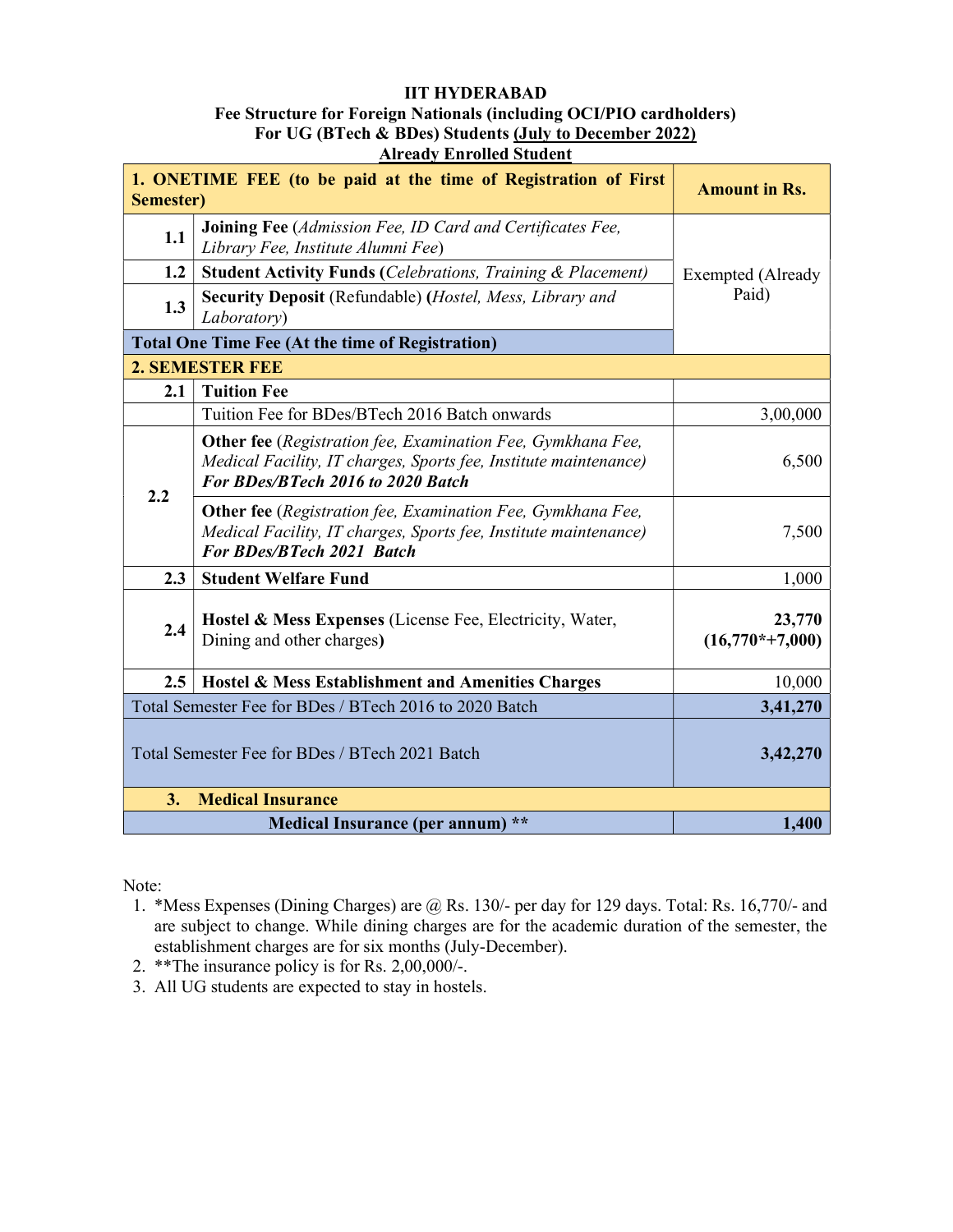#### IIT HYDERABAD Fee Structure for PG Students (July to December 2022) **Already Enrolled Students**

| 1. ONETIME FEE (to be paid at the time of Registration of First<br>Semester) |                                                                                                                                                                  | <b>Amount in Rs.</b>       |                 |
|------------------------------------------------------------------------------|------------------------------------------------------------------------------------------------------------------------------------------------------------------|----------------------------|-----------------|
| 1.1                                                                          | <b>Joining Fee</b> (Admission Fee, ID Card and Certificates Fee,<br>Library Fee, Institute Alumni Fee)                                                           |                            |                 |
| 1.2                                                                          | <b>Student Activity Funds (Celebrations, Training &amp;</b><br>Placement) - For Regular Students                                                                 | Exempted (Already Paid)    |                 |
|                                                                              | <b>Student Activity Funds (Celebrations) - For Sponsored</b><br><b>Students</b>                                                                                  |                            |                 |
| 1.3                                                                          | Security Deposit (Refundable) (Hostel, Mess, Library and<br>Laboratory) for Regular students                                                                     |                            |                 |
|                                                                              | Security Deposit (Refundable) (Library and Laboratory) for<br>Sponsored students                                                                                 |                            |                 |
|                                                                              | <b>Total One Time Fee for Regular Students</b>                                                                                                                   |                            |                 |
|                                                                              | <b>Total One Time Fee for Sponsored Students</b>                                                                                                                 |                            |                 |
| 2.                                                                           | <b>SEMESTER FEE</b>                                                                                                                                              |                            |                 |
| 2.1                                                                          | <b>Tuition Fee</b>                                                                                                                                               | Gen/EWS/OBC                | <b>SC/ST/PH</b> |
|                                                                              | Tuition Fee for MTech, MDes, MSc & MA - Regular                                                                                                                  | 6,000                      | <b>NIL</b>      |
|                                                                              | Tuition Fee for MTech, MDes - Govt. Lab/Industry<br>Sponsored - July 2021, Jan 2022 Batch                                                                        | 40,000#                    | 40,000#         |
|                                                                              | Tuition Fee for MTech, MDes - Govt. Lab/Industry<br><b>Sponsored- Earlier than 2021 July Batch</b>                                                               | 35,000#                    | 35,000#         |
|                                                                              | Tuition Fees for Self-Sponsored MTech (12 credits per<br>semester, Rs. 20,000 per credit)                                                                        | 2,40,000                   | 2,40,000        |
|                                                                              | Other fee (Registration fee, Examination Fee, Gymkhana<br>Fee, Medical Facility, IT charges, Sports fee, Institute<br>maintenance)- July 2021, Jan 2022 Batch    |                            | 7,500           |
| 2.2                                                                          | Other fee (Registration fee, Examination Fee, Gymkhana<br>Fee, Medical Facility, IT charges, Sports fee, Institute<br>maintenance)- Earlier than 2021 July Batch |                            | 6,500           |
| 2.3                                                                          | <b>Student Welfare Fund</b>                                                                                                                                      | 1,000                      |                 |
| 2.4                                                                          | Hostel & Mess Expenses (License Fee, Electricity, Water,<br>Dining and other charges)                                                                            | 30,920<br>$(23,920*+7000)$ |                 |
| 2.5                                                                          | Hostel & Mess Establishment and Amenities Charges                                                                                                                | 10,000                     |                 |
| For July 2021, Jan 2022 Batch Students                                       |                                                                                                                                                                  |                            |                 |
| Total Semester Fee for MTech, MDes, MSc & MA - Regular                       |                                                                                                                                                                  | 55,420                     | 49,420          |
| Total Semester Fee for MTech, MDes - Govt. Lab/Industry<br>Sponsored -       |                                                                                                                                                                  | 89,420                     | 89,420          |
|                                                                              | Total Semester Fee for Self-Sponsored MTech                                                                                                                      | 2,89,420                   | 2,89,420        |
|                                                                              |                                                                                                                                                                  |                            |                 |
|                                                                              |                                                                                                                                                                  |                            |                 |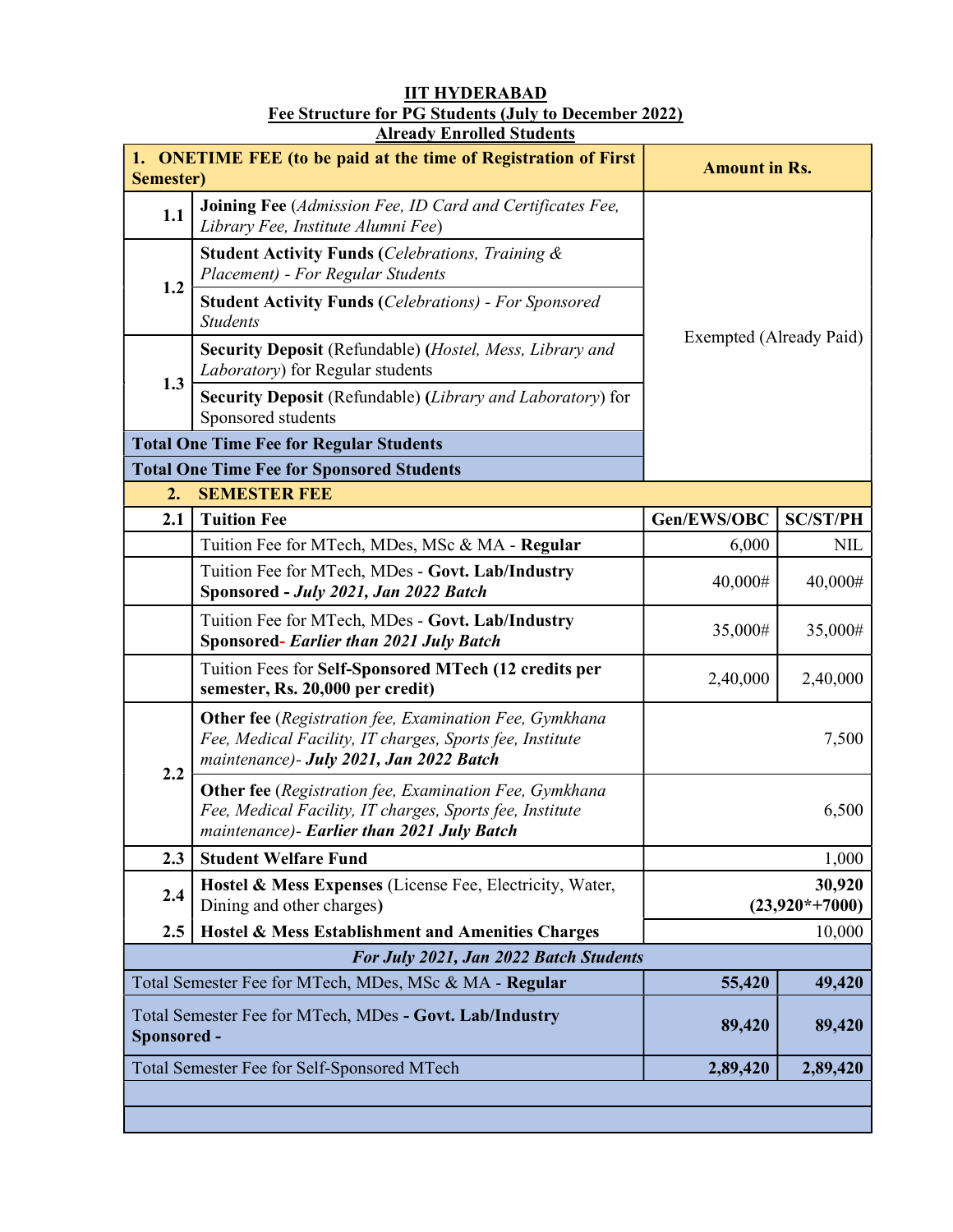| <b>For Earlier than 2021 July Batch Students</b>                            |          |          |  |
|-----------------------------------------------------------------------------|----------|----------|--|
| Total Semester Fee for MTech, MDes, MSc & MA - Regular                      | 54,420   | 48,420   |  |
| Total Semester Fee for MTech, MDes - Govt. Lab/Industry<br><b>Sponsored</b> | 83,420   | 83,420   |  |
| Total Semester Fee for Self-Sponsored MTech                                 | 2,88,420 | 2,88,420 |  |
| 3. Medical Insurance                                                        |          |          |  |
| Medical Insurance (per annum) **                                            |          | 1,400    |  |

# Notes:

- 1. \*Mess Expenses (Dining Charges) are @Rs. 130/- per day for 184 days, Total: Rs. 23,920/- and are subject to change. While dining charges are for the academic duration of the semester, the establishment charges are for six months (July-December).
- 2. \*\*The insurance policy is for Rs. 2,00,000/-.
- 3. #The Industry/Organization will have to sponsor the tuition fee for the candidate. Only submission of NOC will not be adequate for consideration under this category.
- 4. For Project MTech students, the fees payable will be same as that for regular students.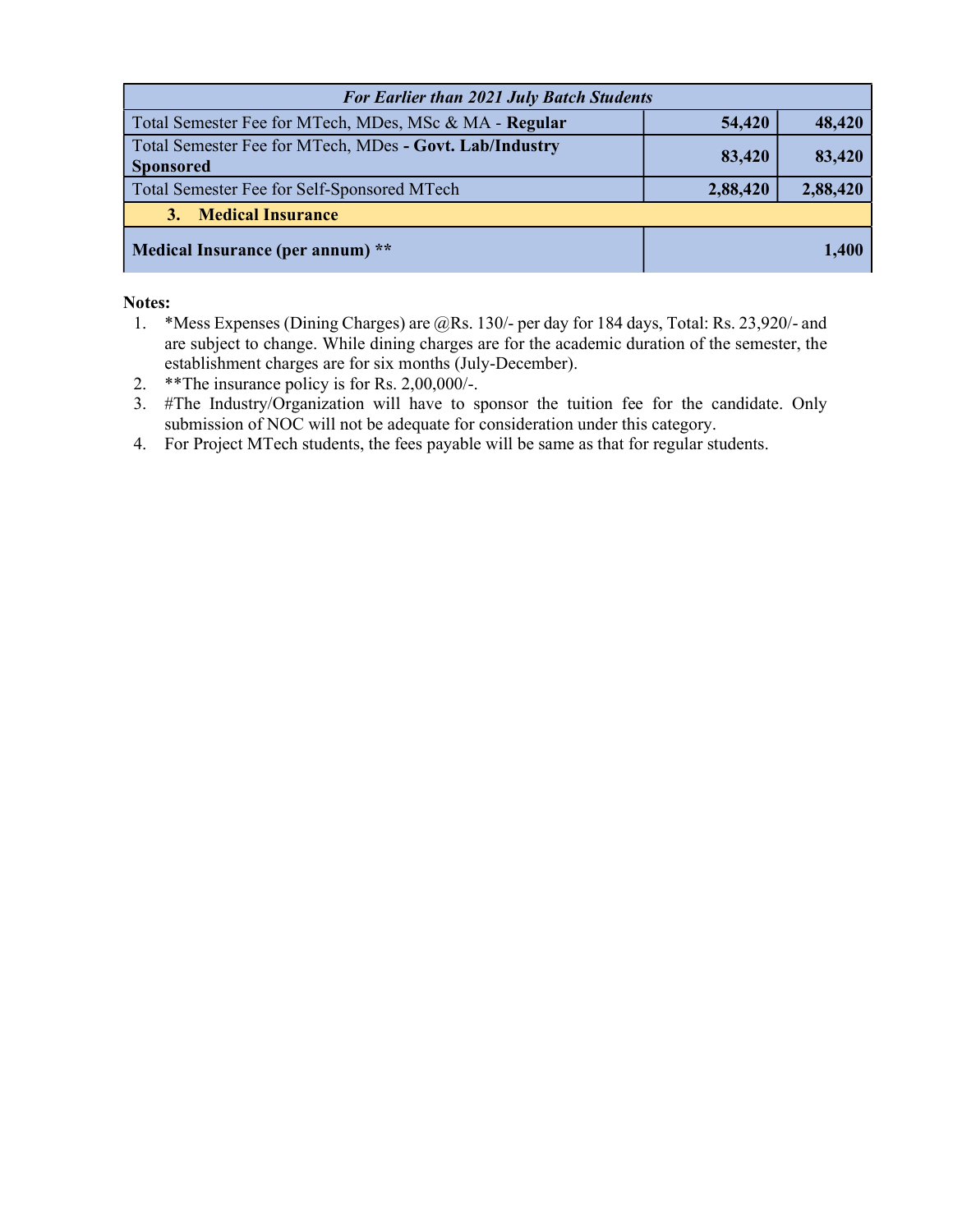# IIT HYDERABAD Fee Structure for PhD Students (July to December 2022) **Already Enrolled Students**

|                                                                                                                                                       | 1. ONETIME FEE (to be paid at the time of Registration of<br><b>First Semester)</b>                                                                           | <b>Amount in Rs.</b>       |                 |
|-------------------------------------------------------------------------------------------------------------------------------------------------------|---------------------------------------------------------------------------------------------------------------------------------------------------------------|----------------------------|-----------------|
| 1.1                                                                                                                                                   | Joining Fee (Admission Fee, ID Card and Certificates Fee,<br>Library Fee, Institute Alumni Fee)                                                               | Exempted (Already Paid)    |                 |
| 1.2                                                                                                                                                   | <b>Student Activity Funds (Celebrations, Training &amp;</b><br>Placement) - For Regular Students                                                              |                            |                 |
|                                                                                                                                                       | <b>Student Activity Funds (Celebrations) - For External</b><br>students                                                                                       |                            |                 |
|                                                                                                                                                       | Security Deposit (Refundable) (Hostel, Mess, Library and<br>Laboratory) for stay in Hostels                                                                   |                            |                 |
| 1.3                                                                                                                                                   | Security Deposit (Refundable) (Library and Laboratory)<br>for Day Scholars                                                                                    |                            |                 |
|                                                                                                                                                       | <b>Total One Time Fee for Regular Students (Staying in hostels)</b>                                                                                           |                            |                 |
|                                                                                                                                                       | <b>Total One Time Fee for Regular Students (Day Scholars)</b>                                                                                                 |                            |                 |
|                                                                                                                                                       | <b>Total One Time Fee for External Students (Day Scholars)</b>                                                                                                |                            |                 |
|                                                                                                                                                       | <b>SEMESTER FEE</b><br>2.                                                                                                                                     |                            |                 |
|                                                                                                                                                       | <b>Tuition Fee</b>                                                                                                                                            | Gen/EWS/OBC                | <b>SC/ST/PH</b> |
|                                                                                                                                                       | Tuition Fee for Regular Students-2021 July, 2022 Jan<br><b>Batch</b>                                                                                          | 5,000                      | <b>NIL</b>      |
| 2.1                                                                                                                                                   | Tuition Fee for Regular Students- Earlier than 2021 July<br><b>Batch</b>                                                                                      | 4,000                      | <b>NIL</b>      |
|                                                                                                                                                       | Tuition Fee for External Students - 2021 July, 2022 Jan<br><b>Batch</b>                                                                                       | 30,000#                    | 30,000#         |
|                                                                                                                                                       | Tuition Fee for External Students – <i>Earlier than 2021 July</i><br><b>Batch</b>                                                                             | 25,000#                    | 25,000#         |
| 2.2                                                                                                                                                   | Other fee (Registration fee, Examination Fee, Gymkhana<br>Fee, Medical Facility, IT charges, Sports fee, Hostel<br>maintenance)- 2021 July , 2022 Jan Batch   | 7,500                      |                 |
|                                                                                                                                                       | Other fee (Registration fee, Examination Fee, Gymkhana<br>Fee, Medical Facility, IT charges, Sports fee, Hostel<br>maintenance)- Earlier than 2021 July Batch | 6,500                      |                 |
| 2.3                                                                                                                                                   | <b>Student Welfare Fund</b>                                                                                                                                   | 1,000                      |                 |
| 2.4                                                                                                                                                   | <b>Hostel &amp; Mess Expenses (License Fee, Electricity, Water,</b><br>Dining and other charges)                                                              | 30,920<br>$(23,920*+7000)$ |                 |
| 2.5                                                                                                                                                   | Hostel & Mess Establishment and Amenities Charges                                                                                                             | 10,000                     |                 |
| For 2021 July , 2022 Jan Batch Students                                                                                                               |                                                                                                                                                               |                            |                 |
|                                                                                                                                                       | Total Semester Fee for Regular Students (Staying in Hostels)                                                                                                  | 54,420                     | 49,420          |
| Total Semester Fee for Regular Students (Day Scholars) (Hostel &<br>Mess Expenses, Hostel & Mess Establishment and Amenities<br>Charges not included) |                                                                                                                                                               | 13,500                     | 8,500           |